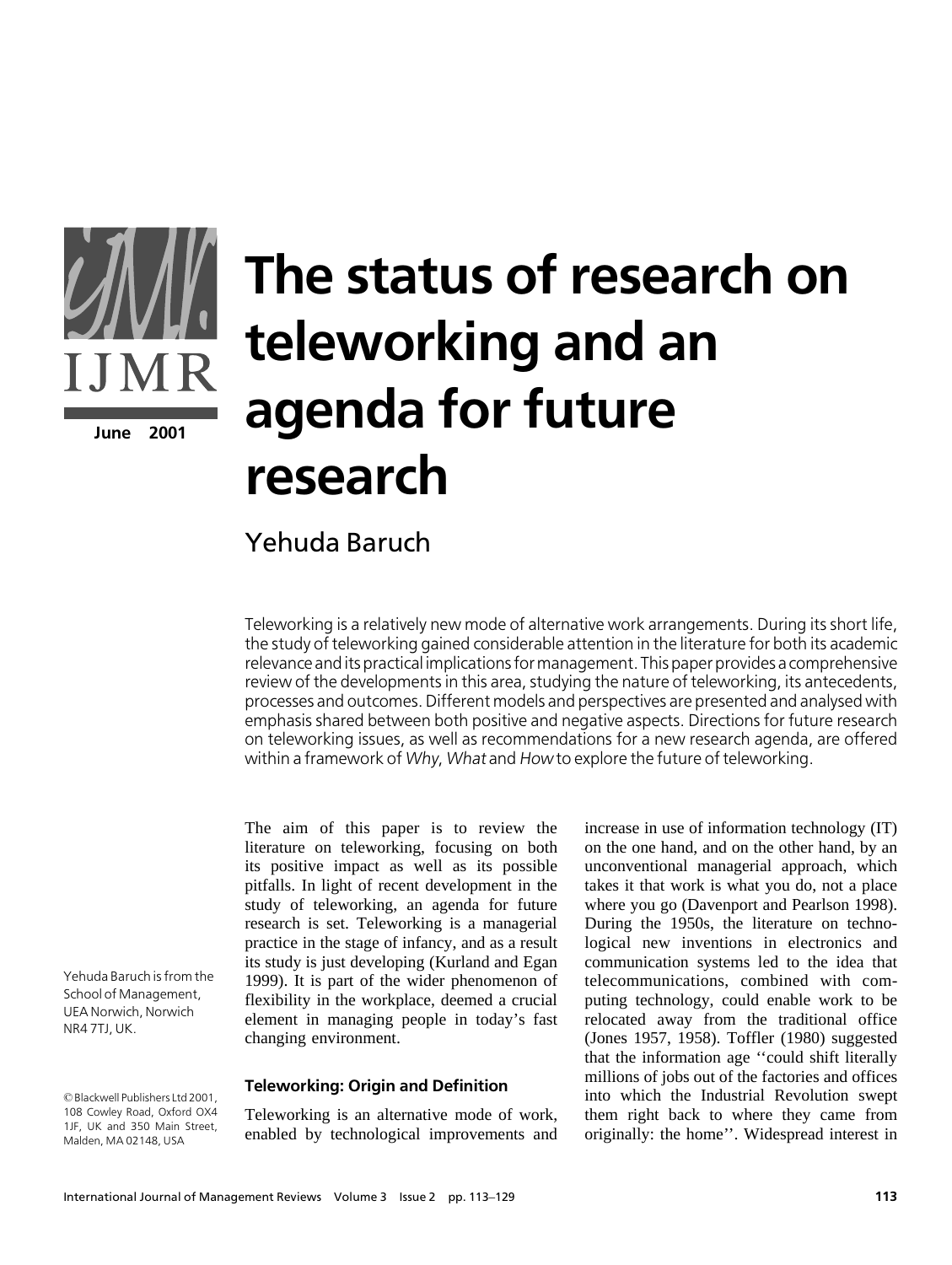teleworking started in the 1970s, when the term 'teleworking' was coined to encapsulate remote working from the office (Nilles *et al*. 1976). Teleworking was expected to be the "next workplace revolution" in the 1980s (Kelly 1985), and interest continued to grow in the 1990s among employees, employers, transportation planners, communities, the telecommunications industry and many others (Handy and Mokhtarian 1996). It is also suggested that, with the effective use of teleworking, the 'virtual organization' may be the next stage in organizational development (Chesbrough and Teece 1996; Davidow and Malone 1992; Handy 1995; Peiperl and Baruch 1997).

Although teleworking has been discussed for some years, a universal definition is still not in place (IRS 1996; Moon and Stanworth 1997). There is not even an agreed term: 'teleworking' (common in European literature), 'telecommuting' (common in American literature), 'home-working', 'working-at-adistance', 'off-site workers', or 'remoteworkers' – all these terms may have similar meanings and are used exchangeably. However, this terminology tends to cover a variety of different working practices which can overlap owing to differences in the definition (Lamond *et al*. 1997; Huws *et al*. 1990). Indeed, Qvortrup (1998) refers to the problems and ambiguity of the definitions [see also Felstead (1996) for further discussion on the definition of home-working]. The lack of a universally accepted definition of teleworking causes problems: for example, academically it hinders the ability to compare findings from different sources. From the legal perspective, the lack of an accepted definition causes contractual uncertainty (Smith and Baruch 2001). It also makes it almost impossible to find out how many people and organizations practice teleworking.

A number of attempts have been made to define teleworking (Cross and Raizman 1986; Grant 1985; Gray *et al*. 1993; Kelly 1985; Olson 1988; Shamir and Salomon 1985). Huws *et al*. (1990) argued: ''Teleworking could take the form of working from home some or all of the time; working while on the move, working from a remotely sited office etc. But it is a mistake to regard it as any single, fixed form of employment.'' The common denominator for most definitions is, first, that the office is not the (only) place where work can be conducted, and secondly, that IT is the vehicle allowing this to happen, i.e. teleworking uses electronic media as its main 'tool' (Mitchell 1995; Negroponte 1995). The latter distinguishes between human-capital-based employment, and the manual home sweatshops, the 'rug-industry' that still exists extensively in certain sectors (Felstead and Jewson 2000). Following the wide range of terminology mentioned above, a straightforward definition (which similarly to others excludes self-employment and manualbased home production) can be:

Teleworking occurs when employees perform all or a substantial part of their work physically separated from the location of their employer, using IT for operation and communication.

# How Common Is Teleworking?

Futurists such as Alvin Toffler (1980) and Handy (1984) have predicted that teleworking will form a new pattern of employment, and surely the phenomenon is spreading steadily. It was suggested that, by 1995, about 50% of employees and 43% of the self-employed could work from home, through innovative arrangements made possible by IT developments (Olson and Primps 1984; Rothwell 1989). Already in 1971, American Telegraph and Telephone predicted that *all* Americans would be working at home by 1990 (Craipeau and Marot 1984). According to a more humble forecast by the USA Department of Transportation, the penetration of teleworking in some form or another could result in between 5.2% and 10.4% of the total US workforce by 2000, up from an estimated 1.6% in 1992 (DOT 1993). Barnes (1994) predicted 20 million by 2000. Actual figures from early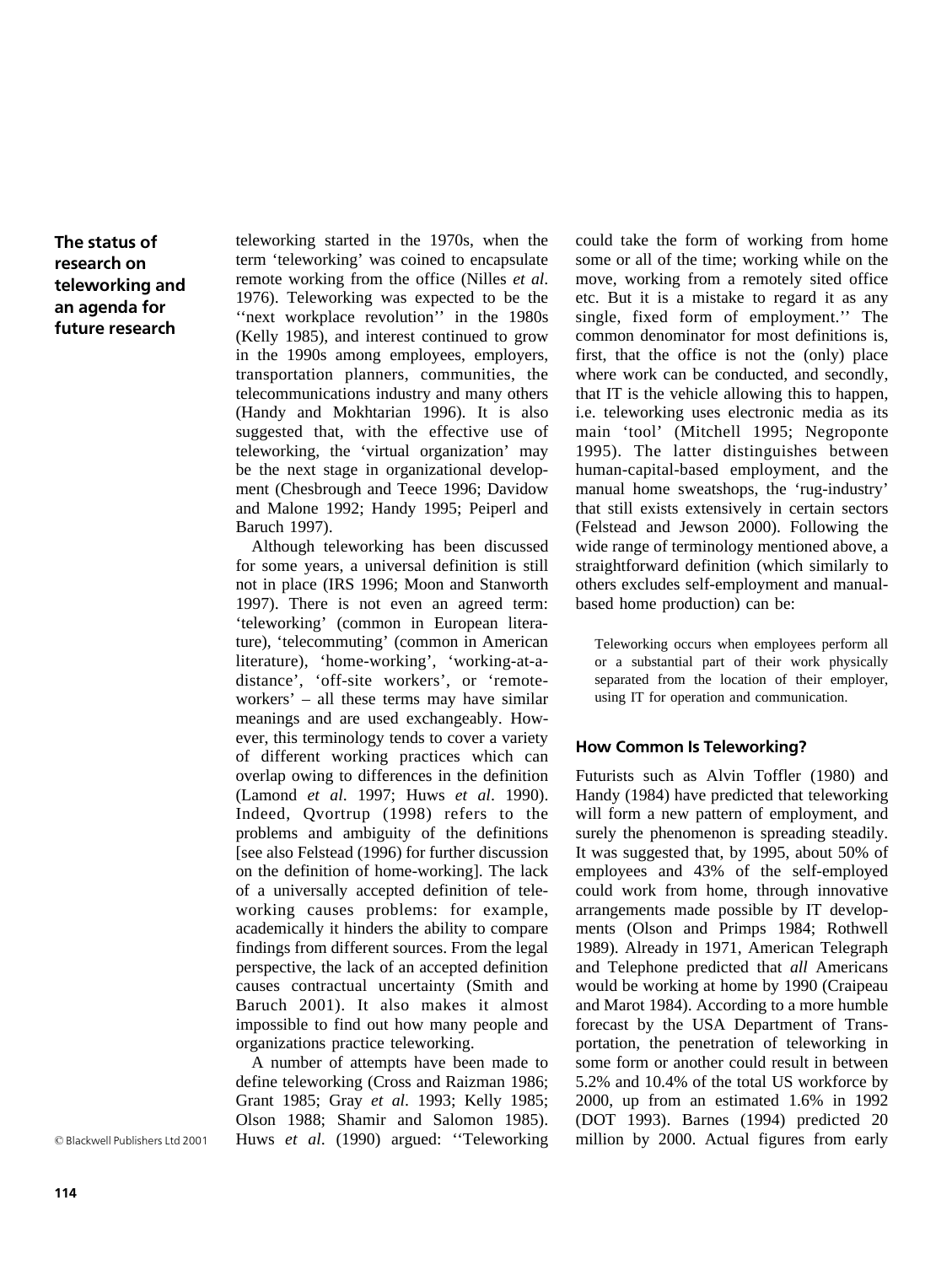1990s suggest numbers between three and nine million people in the US who work at least one or two days per month (Piskurich 1996; Weiss 1994). The US figure for 1997 is 11 million (cited by McCune 1998; Scott and Timmerman 1999), which is triple the number in 1990 (McCune 1998). In Europe, the Henley Centre for Forecasting suggested that over four million people in the UK could become teleworkers by the mid-1990s and that, by the beginning of the next century, an actual figure of a third of the total working population could be teleworkers (Stanworth and Stanworth 1989). Huws (1993 1996) found that 12% of UK employers were using some home-based workers, with 5.8% using teleworkers. In Australia, the percentage of employees who agree with their employers on teleworking feasibility is 4% (Australian Bureau of Statistics 2000). It is most probable that geography has an impact. Evidence from Europe showed that less than 1% of employers are using teleworking (Brewster *et al*. 1994). A higher estimate is suggested by Tregaskis (2000), who indicates that some 8% of employed people telework, with strong variations among nations even within Europe. All in all, it is clear that teleworking has not lived up to the anticipated level of its expansion.

# Previous Studies on Teleworking

The study of the teleworking phenomenon is still fairly new (Hamilton 1987; Licht 1988), and as such is of great interest to researchers both in theoretical issues (Metzger and Von Glinow 1988; Skyrme 1994) and empirical research (Huws 1993; Yap and Tng 1990). Some scholars discussed problems associated with information technology and its capabilities when adopting teleworking (Gupta *et al*. 2000; Stanworth 1998). Indeed, hardware and software IT developments have made it feasible to make teleworking much easier and more practical (cf. Mueller 1992). Fast modems, ISDN (Integrated Services Digital Network) systems, new generations of personal computers and laptops, and similar technology, coupled with a significant reduction in the cost of equipment, and in particular, the decreasing cost of use of telecommunication, paved the way for the widespread utilization of teleworking (Watad and DiSanzo 2000). On the other hand, the further congestion of roads and the use of laws to discourage private use of transportation provided teleworking support from a different angle, that of a need to improve life in rural areas. However, these refer to the physical aspects only. The real, deeper hindrances lie within humans and organizations. Less focus was put on attitudinal analysis of the teleworkers themselves and their employers. Factors such as culture, organizational needs, or personal situation which may influence these attitudes are yet to be studied further.

There are a growing number of studies taking into account the perspective of the employers (Caudron 1992; Huws 1993; Mahfood 1992) or the impact on work organizations (Olson 1981; Piskurich 1998). Fewer have been concerned with possible improvements in effectiveness (for exceptions, see Baruch 2000; Di Martino and Wirth 1990) or in suggesting teleworking as a strategic option (Skyrme 1994). Some have mentioned trade union responses to teleworking or implications for legislation (Bibby 1996; Horner and Day 1995; Vega-Ruiz 1992). Government planning and impact on environmental and social issues have also been discussed only briefly (Handy and Mokhtarian 1995; Marcus 1995).

Why should we draw increasing attention to the study of teleworking? Several reasons are already accepted and acknowledged. Teleworking is well recognized as an 'alternative mode of work' or 'flexible work arrangements' (Drucker 1999; Gottlieb *et al*. 1998; Peiperl and Baruch 1997). It is topical, and many people in both popular media and academia study and report on it frequently. Teleworking is an innovative concept, and the time has come for rigorous study of it and its associated phenomena.



June 2001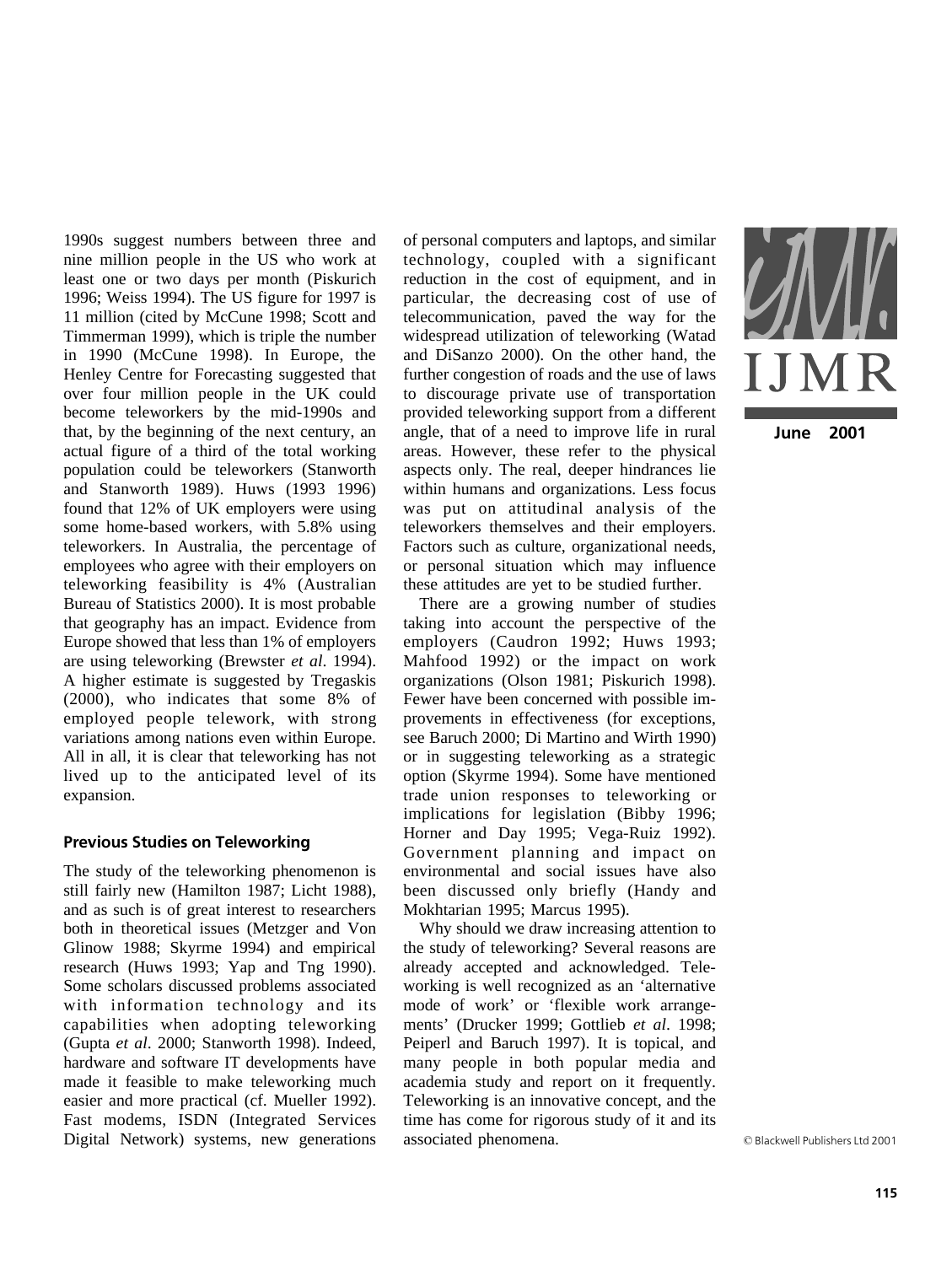Most of the early writing on teleworking was focused on its innovative and positive influence (or expected impact). Some can be depicted as a 'Gloria song' for Teleworking (e.g. Cairncross 1997; Mahfood 1992). Recent views are more balanced. Studies from the late 1990s (Baruch and Nicholson 1997; Davenport and Pearlson 1998; Hill *et al*. 1998) provide balanced reports, which open questions about the idea of 'best way' or suitability of teleworking to 'all'. Davenport and Pearlson studied 100 of Fortune 500 companies to find out that less than 30% of these leading companies apply alternative work arrangements, and, when it comes to teleworking, it is just about 10% of the employees who are 'mobile' at some time. Moreover, of those companies which do not have such programmes, only 15% are considering this option. It may be that the intensity of successful application of teleworking is reaching its optimal level.

# Theoretical Frameworks

The phenomenon of teleworking can and should be studied from a variety of theoretical perspectives and frameworks. It is concerned, for example, with the theory of careers, but as Arthur *et al*. (1989) have indicated, the concept of a career is not the property of any one theoretical or disciplinary view. They presented eight viewpoints on the career concept (psychology, social psychology, sociology, anthropology, economics, political science, history and geography); all are also relevant to the study of teleworking, with the additional organizational theory, and the unique and crucial perspective of engineering or information technology and management.

#### Theoretical Contributions

Not all scholarly work praises teleworking. Metzger and Von Glinow (1988) were some of the first to provide a balanced view, with specific focus on the difficulties expected as a result of this mode of work. They identified six main problems associated with teleworking: (a) control mechanisms for effective governance and direction; (b) scarcity of nonfinancial incentives; (c) career progression options; (d) social isolation; (e) the presence of children; and (f) loyalty and commitment. Further studies provide support for some but not all of these: Several scholars identified social isolation (cf. Davenport and Pearlson 1998; Gainey *et al*. 1999), whereas Bains's (1999) findings contradict this common tendency by showing the benefits of networking and an indication that teleworking does not necessarily mean isolation. Baruch (2000) had mixed results relating to the influence of children – their presence was negatively regarded by those with no children at home, but was not considered an obstacle by those with children.

The best output comes from teleworking if it is done on a part-time basis (Baruch and Nicholson 1997; Goodrich 1990). Teleworking on a part-time basis can prevent or significantly reduce the social isolation of teleworkers.

Venkatesh and Vitalari (1992) placed teleworking within the wider context of decentralized organizational structure. They refer to supplemental work done at home, in addition to the conventional office-based work. This type of arrangement can be merely finishing residual work roles at home either later in the day or during weekends, but this can develop to home-based work, which fit teleworking patterns. In some cases, this can be the trigger to the transition from fully officebased to part-time teleworking, in cases where the completion of the supplemental work at home proved effective. The main contribution of Venkatesh and Vitalari's model is bringing together the three factors of (a) organization/ work factor, (b) the technology factor, and (c) the household factor (the latter comprises both household as well as demographics), referring to home–work relations.

At the practical level, the management of teleworking can be associated with the 'management of diversity' framework, and at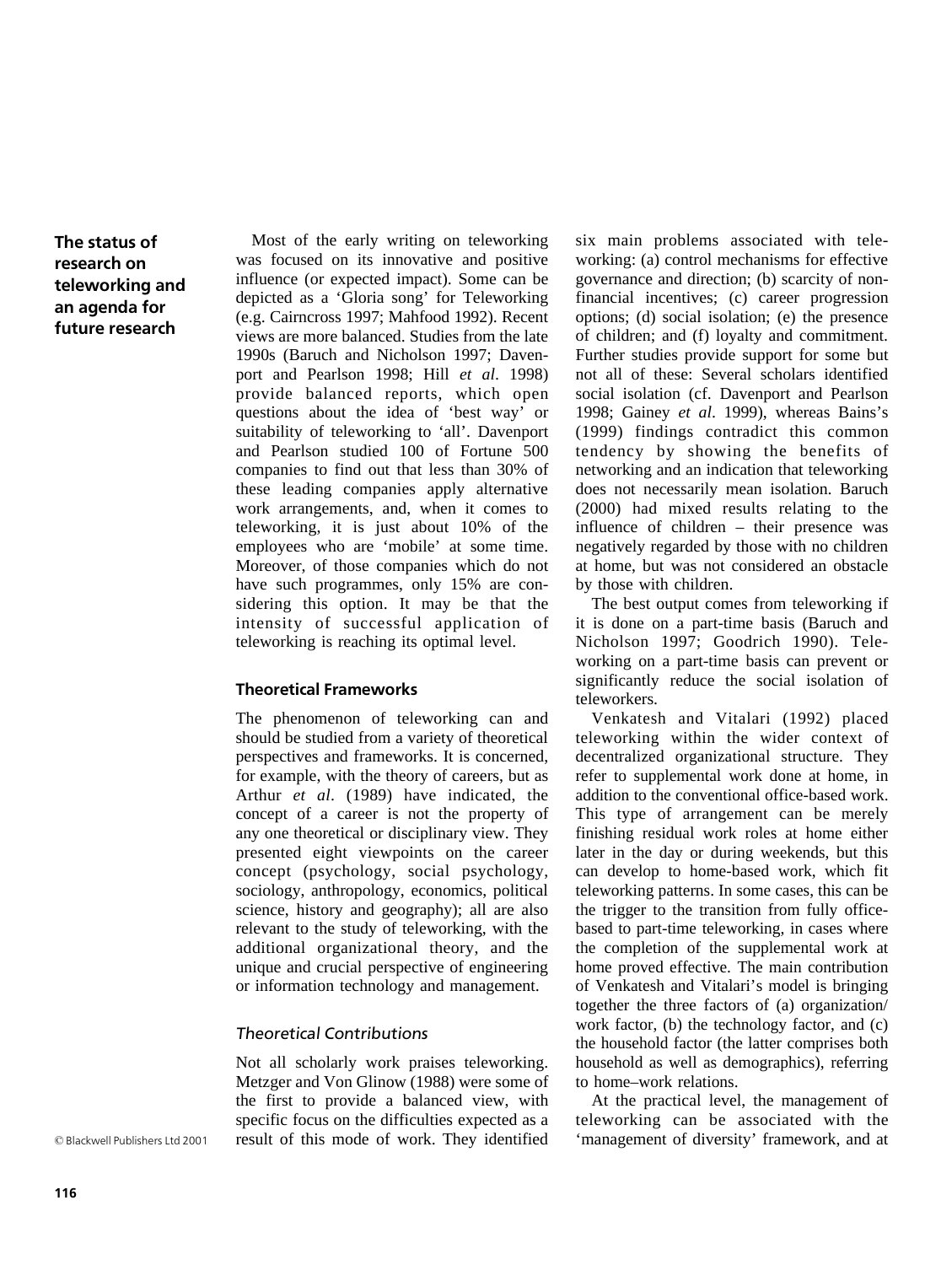the strategic level, with the growing need for flexibility under human resource management (HRM). The management of diversity need not be restricted to different approaches and programmes for women, ethnic minorities or the disabled. In its deeper sense, diversity is the management of different needs and different modes of work, and teleworking forms a significant role in enabling effective management of diversity in both aspects (groups with special needs, as well as people who can get the best output utilizing a variety of operational modes). Taken to the strategic level, teleworking should be part of general strategic management, as Farrah and Dagen (1993) and Skyrme (1994) argued. This notion fits well with contemporary calls for greater alignment between HRM and the business strategy (Gratton *et al*. 1999; Holbeche 1999).

#### Antecedents to Teleworking

The two most significant antecedents to teleworking are the technology involved and the people. The technology, as mentioned above, is the physical enabler and is highly developed, even though there is still room for innovations (Pliskin 1998).

As for the human side, one of the most important aspects is people's willingness or readiness to telework. In an examination of the inclination to opt for teleworking, the framework of Ajzen and Fishbein (1980) would be relevant. Their model ascertains that attitudes, values and norms are antecedents to intentions or inclinations, which in turn, generate actions (Ajzen and Fishbein 1980; Fishbein and Ajzen 1975). In addition, attitudes, values and norms are affected by individual personality (and demography) as well as by environment, mostly the prevailing culture. Fishbein and Ajzen's theory of planned action can serve to explain the question of 'why', as was done in the past for other concepts.

However, to enable effective teleworking, the intention needs to come from both employees and employers. Managerial reactions to the idea and the associated communication behaviours to reinforce these reactions will impact people's decision-making re teleworking (Reinsch 1999). As mentioned before, early prediction put a figure of 50% of the workforce as the future level. A more humble estimation would follow a realistic approach as offered by Baruch and Nicholson (1997). They claim that there are four factors, with certain conditions which need to be fulfilled before teleworking can become feasible and effective (see Figure 1). The four factors need to be present simultaneously to enable effective teleworking. These are:

- (1) the job the nature of work and fit of technology for the specific work-role
- (2) the organization how supportive is the business culture to home-working arrangements, including the willingness and ability of workplace-based management to trust teleworkers
- (3) the home/work interface covering a diverse range of factors from the quality of family relations to the kind of physical space and facilities available



Figure 1. Baruch and Nigel's four factors of teleworking. From Baruch, Y. and Nicholson, N. (1997). Home, sweet work: requirements for effective home-working. Journal of General Management, 23(2), 15*–*30.



June 2001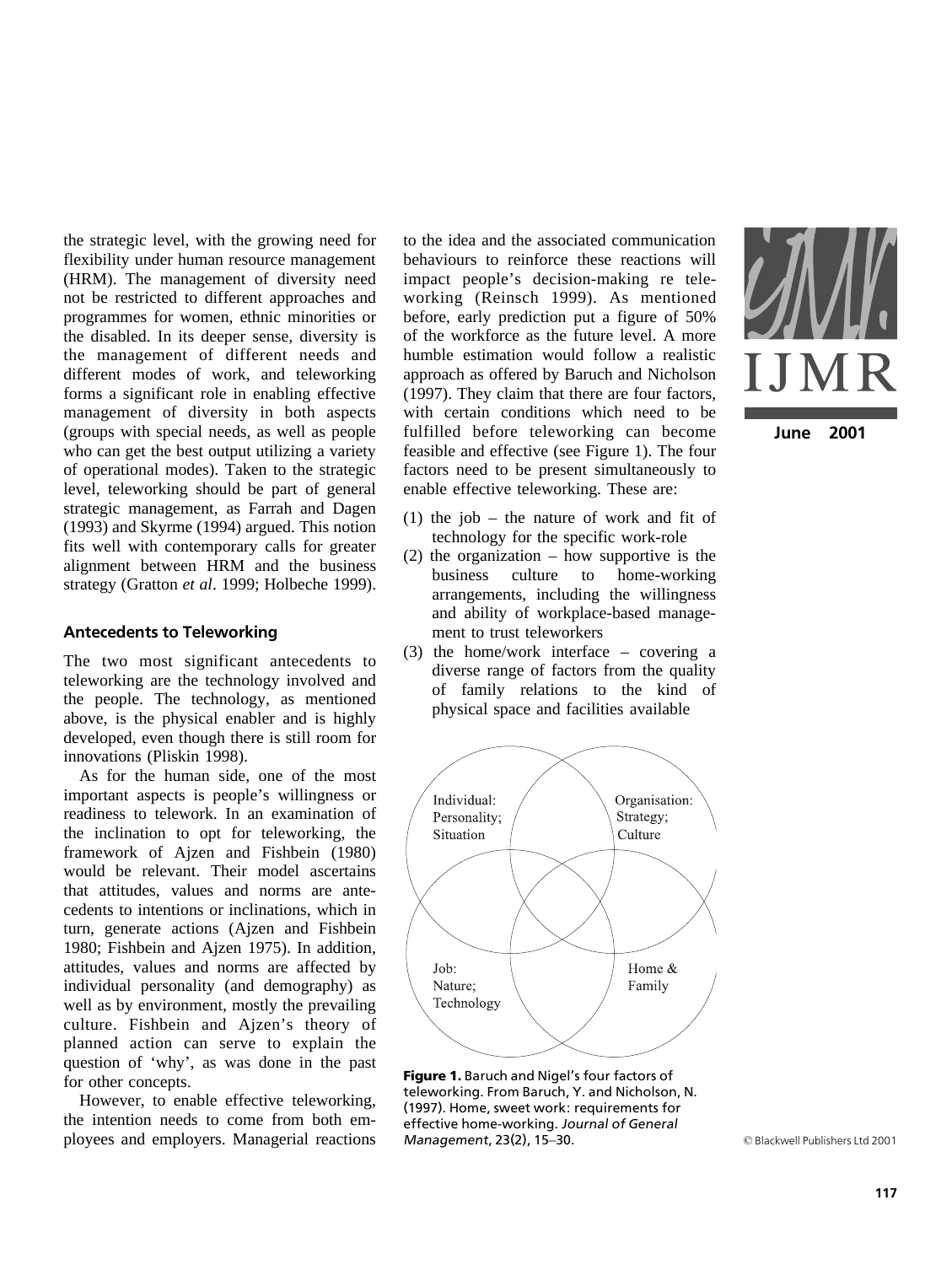(4) the individual – fit of teleworking with personal attitude, values, norms, qualities and needs

Since *all* these factors are essential, it is unlikely that teleworking will reach a very high level of application in the foreseeable future. It seems that only a strong external input, for example the possible catastrophic option of energy or transportation crisis (e.g. ending of fuel reserves with no alternatives in the near future), can cause teleworking to accelerate.

#### Processes of Teleworking

# Nature of Relationship between the Individual and the Organization

Kurland and Egan (1999) studied the perception of organizational justice from teleworkers' viewpoint. Trust in general and perceived organizational justice was found to be an important aspect in making room for teleworking. It fits in with the notion of both distributive justice and procedural justice, as both are needed to make the operation of teleworking a success.

Issues of control and motivation would be different for teleworkers. With no direct monitoring, both should be results related. Managers might find it hard to adjust to such a different system (Harrington 1999). In such an environment, performance-related pay can be useful, as long as clear targets can be set for the teleworkers. This may prove complicated for cerebral work, while quite easy for more repetitive, customized work (e.g. telesales roles).

The perils of counting on computermediated technology only are concerned with the limitations and even dangers of supreme reliance on IT for communication (Baruch 2001). Even advocates of the use of computermediated communication such as Culnan and Markus (1987), who suggested that electronic media have capabilities and functions not found in face-to-face communication,

acknowledge that communication mediated by technology filters out communication cues and will change both intrapersonal and interpersonal variables. One possible danger is misuse or abuse of the communication system such as for uninhibited communication in the absence of familiar social context (Sproull and Kiesler 1986).

These problems might hinder the creation and development of virtual teams, and thus result in the possible pitfall of loss of teamwork benefits due to teleworking.

#### Outcomes of Teleworking

The actual and possible outcomes of teleworking will be discussed at several levels, as summarized in Table 1. Note that ''more time with the family'' was inserted in both positive and negative columns: For many, being able to spend more time with families can be a blessing, whereas for those who use work as sanctuary from the home and its related hardships (Hochschild 1997), the opposite may be true. This is another indication that teleworking can reach its best output when it is organized on a voluntary base.

# Outcomes - Organizational Effectiveness and Cost-savings

Recent evidence continues to indicate the positive consequences of teleworking to employers (Jackson and van der Wielen 1998; MITEL 1998). Some advantages are quite tangible, such as cost savings in office space. These are the most apparent and clear advantages. People who telework do not use office space and do not create overheads. Even in case of part-time teleworking hot-desking can generate space savings. Others benefits are less tangible, but no less important. In particular, improved efficiency and employees' effectiveness is well documented, as found in several studies based mostly on self-perceptions (e.g. Baruch and Nicholson 1997; Hill *et al*. 1998; Leonard 2000). Others, such as morale or satisfaction, are intangible.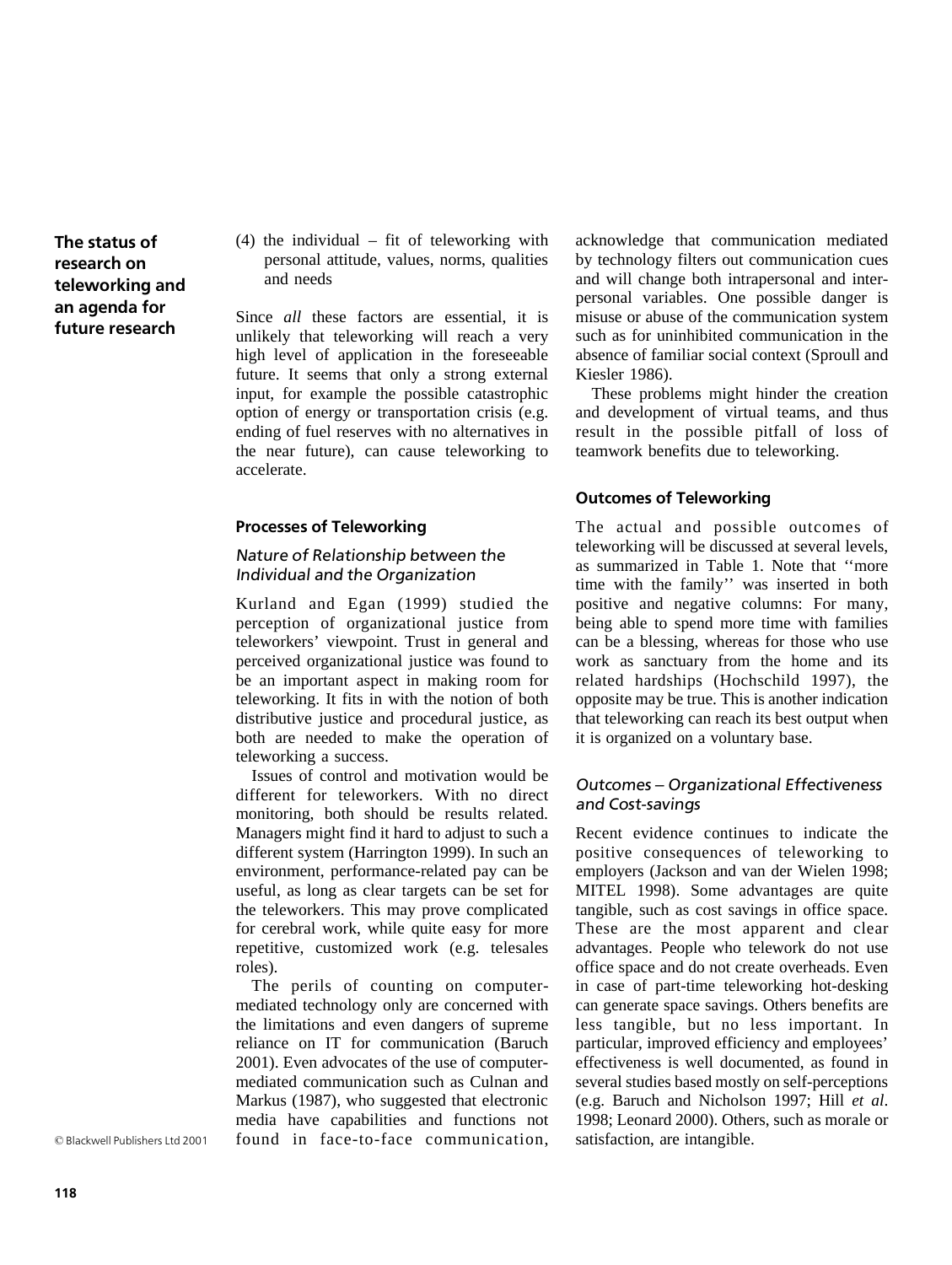Table 1. Possible benefits and shortcomings of teleworking (Adapted and developed from Baruch 2000)

| Level          | Possible benefits                                                                                           | Possible shortcomings and challenges                                                                                                    |
|----------------|-------------------------------------------------------------------------------------------------------------|-----------------------------------------------------------------------------------------------------------------------------------------|
| Individual     | • improved performance/higher<br>productivity<br>• less time spent on commuting                             | • less opportunities for affiliation,<br>detachment from social interactions<br>• less influence over people and events at<br>workplace |
|                | • satisfying need for autonomy<br>• improved quality of working life (e.g.<br>working environment)          | • questionable job security and status<br>• fewer career development options                                                            |
|                | • less work-related stress<br>• more time with the family                                                   | • lower 'visibility'/promotability<br>• work-related use of private space and<br>resources                                              |
|                | • could be the only way to work at all<br>(mothers of infants, disabled, etc.)                              | • more home-related stress                                                                                                              |
|                |                                                                                                             | • management of work-home interface<br>without time/space buffers<br>• more time with the family                                        |
| Organizational | • higher productivity                                                                                       | • control over teleworkers' activities and<br>monitoring performance                                                                    |
|                | • wider labour market to draw upon<br>• space and overheads savings                                         | • control over health and safety<br>• need for alternative motivation<br>mechanisms                                                     |
|                | · less absenteeism<br>• image of a flexible workplace<br>• legal requirements                               | • less committed employees<br>• loss of team-working benefits                                                                           |
| National       | • less commuting, less pollution,<br>congestion, accidents                                                  | • the creation of an autistic society (i.e.<br>individuals atomized and isolated from<br>social institutions)                           |
|                | • support for local, in particular rural,<br>communities<br>• more people can work<br>• less discrimination | • need to adapt legal system                                                                                                            |

Legal requirements such as the US Clean Air Act and the American with Disabilities Act have implications for teleworking, either directly or indirectly. Teleworking will be required or encouraged to comply with such legislation, and it is expected that further legal interventions would follow suit. One example for the interference of legal requirements and organizational control mechanisms is the employee privacy rights (Dombrow 1998; Fairweather 1999). Many countries follow the US in the trend of becoming a litigious society, and teleworking as a legal requirement might be imposed on organizations, particularly in very dense populations. This would serve as an additional incentive for teleworking at the organizational level.

At both national and human levels,

teleworking can help in harmonizing the relationship between people and the environment, and in particular with the local community. One activity that is difficult to employ in the office environment is thinking. Baruch and Nicholson (1997) found that interruptions and disruptions were crucial factors indicated by teleworkers as prohibiting effectiveness in the traditional office. As one of their interviewees said: ''When I want to work I go home.'' Several studies found a positive impact of teleworking on individual performance, wellbeing and effectiveness (Atkinson 1985; Baruch, 2000; Di Martino and Wirth 1990), although evidence for improved performance is mostly based on self-reported evaluations.

*Negative impact of teleworking*. Chapman *et al*.

June 2001

JM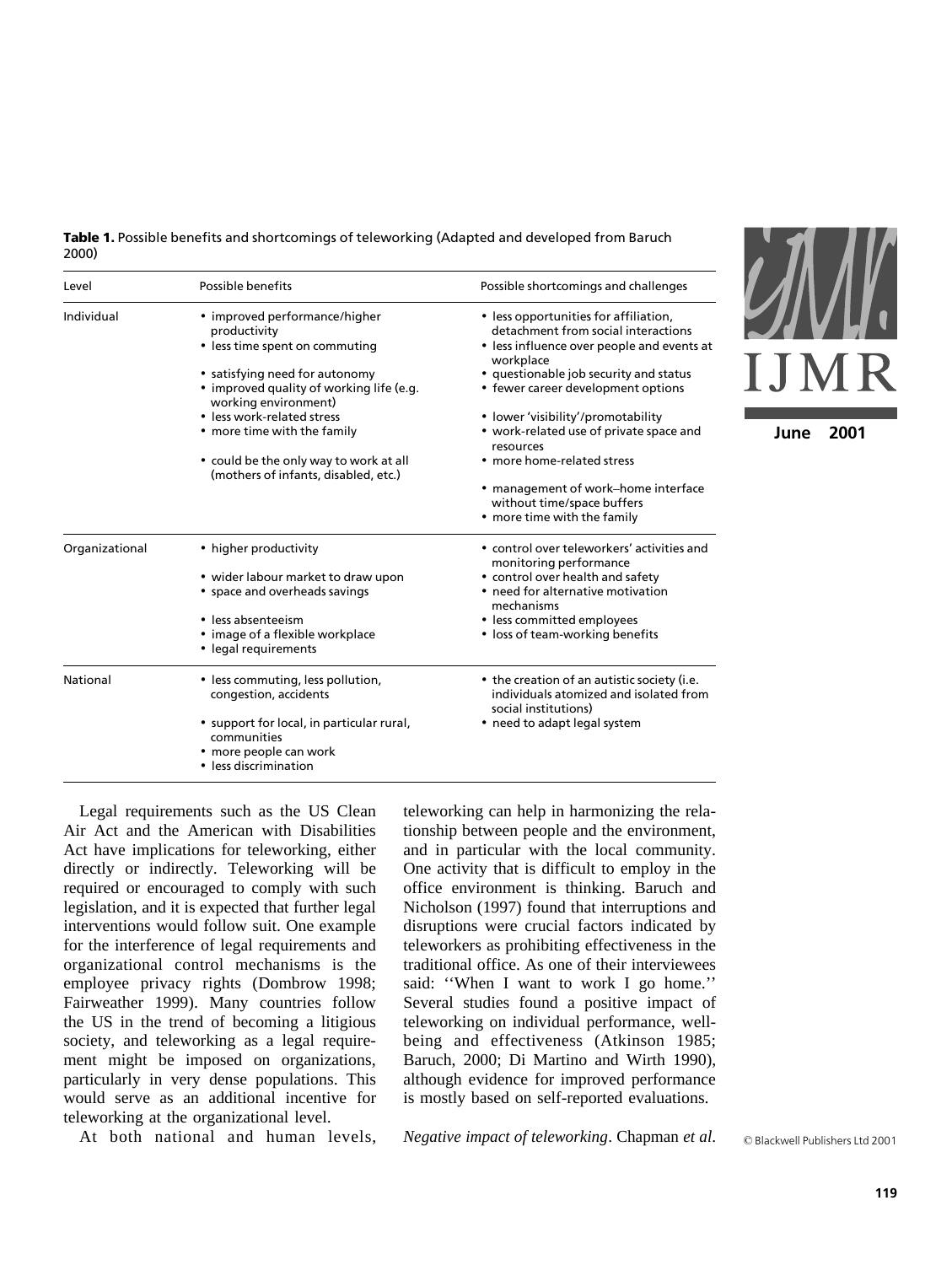(1995) claim that negative experiences that might be caused by teleworking fail to materialize, either because they are far outweighed by the benefits, or because individual teleworkers may be self-selecting. If teleworking is forced on employees, the results may not be so positive. However, certain negative aspects were mentioned in past studies.

# Social Isolation and Communication Problems

Social isolation was acknowledged by most scholars as the most significant potential or actual aspect of teleworking. Others suggested that e-mail, teleconferencing, phone and other means of updated communication will successfully replace the traditional face-to-face interface. This perspective was confronted by Peiperl and Baruch (1997), who warned that

One view is that the society that results from these new ways of working may be severely disabled when it comes to interpersonal communication: an 'autistic society,' in which we become unaccustomed to dealing with others except in purely transactional ways; a global village of poor communicators.

See further for Baruch's (2001) notion of the autistic society.

In this respect, there is a significant difference between partial teleworking and full-time teleworking. Part time occurs when teleworking is applied, either in a consistent or random pattern for part of the time (for example, 1–4 days a week). The social isolation problems would be more acute in full-time teleworking (Huws 1993). Another distinction with specific relevance here is between the mobile teleworker such as the sales-person who meets customers on a daily basis, and the home-worker, confined to his/ her work-station.

Part-time teleworking can provide a good balance for people who, on the one hand, need the quite atmosphere of home, and on the other hand still wish to keep the personal relationship with their colleagues at the office. This, however, can occur in a traditional setting, when a few of the employees telework for part of the time, and still keep their office place and individual facilities for use while in office. In other contemporary settings, such as the 'hot-desking', people no longer 'own a territory' in 'their' office, and when going to the headquarters for meetings, for example, a specific space would be designated on a continuous motion base.

Baruch (2001) discussed the autistic society phenomenon, and argued for moving the attention of studies from emphasis on the advantages of computerized communication to the pitfall of creating a society in which people are detached from each other, and have severe difficulties in developing 'conventional' communication. This phenomenon is not one-sided, since positive IT impacts were identified too: Lee (1994) focused his work on the richness of computer-mediated communication, while Nohria and Eccles (1992) argue that when organizational electronic mail interaction increases, face-to-face interaction must also increase, though not to the same extent. This, they claim, is needed for robust and effective organizational performance

#### Promotability and Career Prospects

Teleworkers, perhaps due to the isolation, may feel that 'out of sight is out of mind' when it comes to promotional decision making. This means that career aspirations of teleworkers would tend to be lower than the career aspirations of their counterparts (Baruch 2000). PATRA (1992–1994, cited by Chapman *et al*. 1995) report such feeling (see also Ramsover 1985). These perceptions may be due to the employment status of the teleworkers (also see Stanworth 1998).

#### Health Impact

Teleworking is strongly concerned with all of the six stressors identified by Cooper *et al*. (1988). These include: (i) factors intrinsic to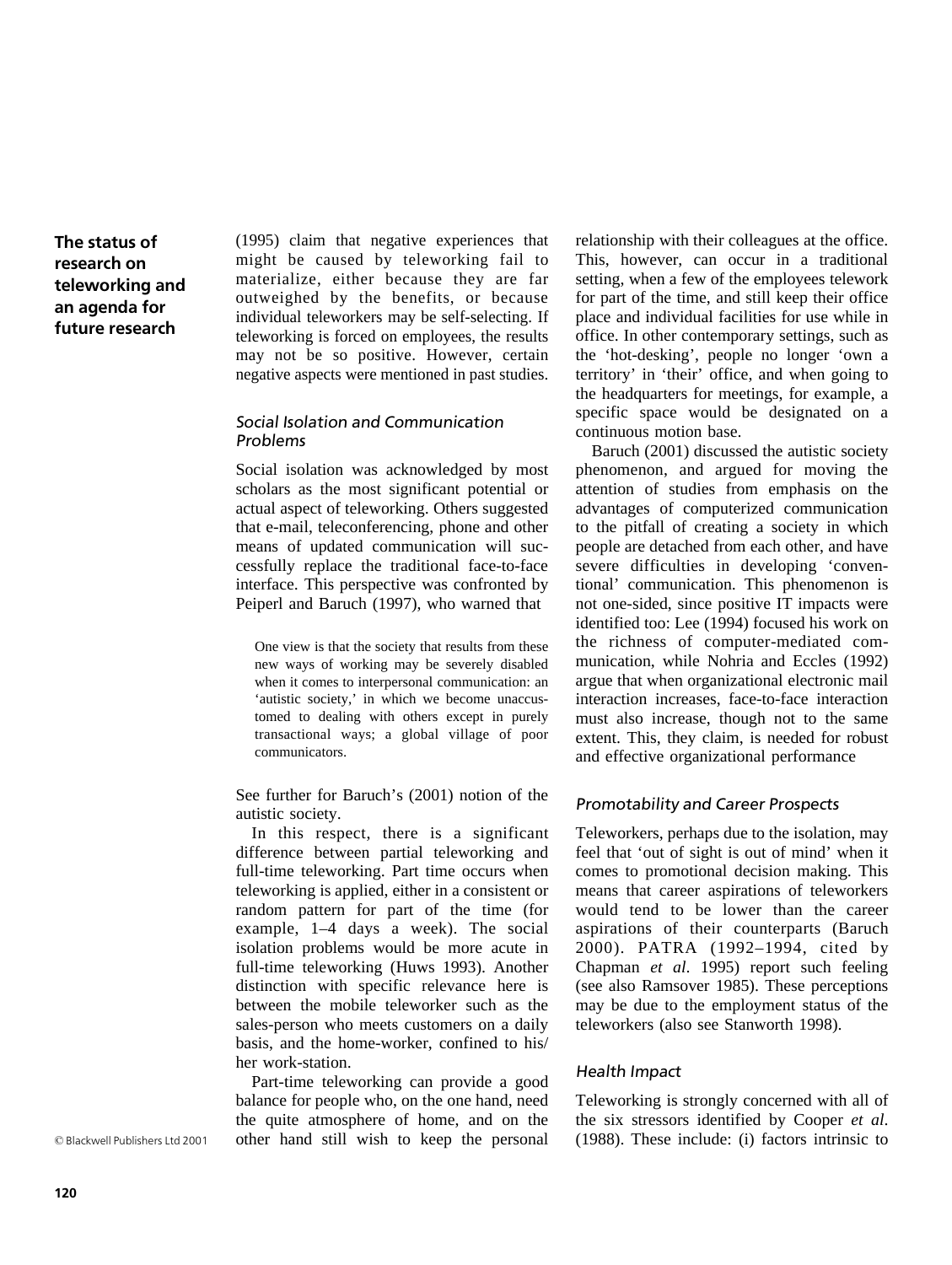the job (working conditions, hours worked, travel, new technology, work overload/ underload, responsibility, autonomy); (ii) role in the organization (role ambiguity, role conflict); (iii) relationships at work (clients, peers, supervisors, amount of support given); (iv) career development (job insecurity, CPD, appraisal systems and performance measurement); (v) organizational structure and climate (power and politics in organizations, competition, marketplace); (vi) home–work interface (dual career couples, financial considerations). Major organizational change, such as corporate restructuring is likely to impact on all these areas, possibly simultaneously. The self-perception of teleworkers was that they suffer less work-related stress, but more family-related stress (Baruch and Nicholson 1997). Their findings fit with Lewis and Cooper's (1995) and Standen's (2000) idea of the spillover between work and family that occurs in teleworking practice.

In direct association with the health state of teleworkers, Steward (1997, 1999) recognizes an interesting phenomenon – while teleworkers rarely reported being 'off sick', many were working while not being in proper health conditions. Working from home put specific pressure on employees to work under most conditions. For the traditional office worker, taking a day or two off for health may serve as a 'safety-valve' which enables them to feel okay if they do not work for genuine or apparent illness. This 'privilege' is withdrawn from the teleworkers.

#### Other Typical Problems

*Control mechanisms*. Traditional control mechanisms are based on direct supervision and opportunity for observation. Managers fear that they lose control over teleworkers as the latter gain autonomy through teleworking (Kugelmass 1995; Kurland and Egan 1999; Tomaskovic-Devey and Risman 1993). Control mechanisms which are appropriate for teleworking' situations are not necessarily similar to those fit for conventional operations (Cooper *et al*. 2000). In their study, Cooper *et al*. identified that managers used a combination of new technology-based behaviour controls (e.g. audio conference meetings), and planned traditional face-to-face meetings.

It is clear that the base for controlling (and measurement or output) for teleworkers should be a results-based orientation and a culture of trust. When people are judged according to their actual output, it should not matter where or when they accomplished their targets. Research and development (e.g. academic work) comes to mind in this respect. If a researcher's output is publications, the idea, the data collection or the writing up can be done from the office, home or elsewhere, and there is no efficiency advantage for the office. In this sense, teleworking requires both employees and employers to reassess their psychological contract (Sparrow 2000).

*Sectorial differentiation*. It seems that we can have a crude distinction among three types of industrial sectors or professions: One group comprises those that fit well for teleworking. For them, if the personal and cultural issues are submissive, teleworking can be applied successfully. An example is the media (Bains 1999). The other extreme includes sectors or professions where it looks like there is no room for teleworking in the foreseeable future (e.g. in jobs that require physical presence). In-between, these groups, there are sectors and professions for which partial fit exists, sometimes subject to the availability of the right technology. Further technological developments will enable more occupations to enter the realm of teleworking.

# The Virtuous Cycle versus the Vicious Cycle of Teleworking

While most of the literature on teleworking focuses on the positive aspects of the process and its outcomes, it was pointed out above that applying teleworking does not necessarily guarantee success, and certain negative outcomes might result from teleworking. Such



June 2001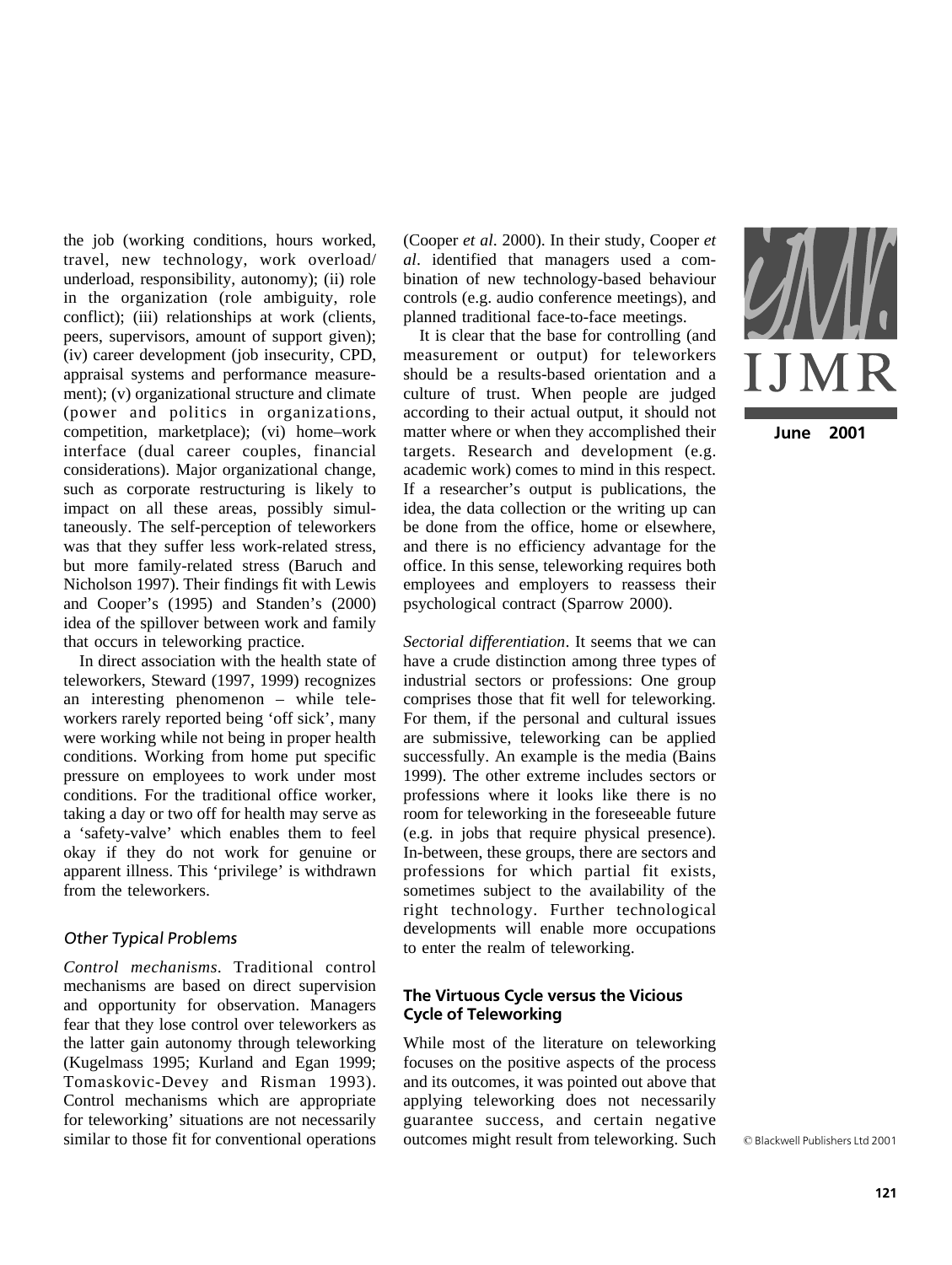outcomes reinforce both the positive ones in a virtuous cycle, and the negative ones in the vicious cycle. Figure 2 represents a system approach for teleworking processes.

# Setting Agenda for Future Research on **Teleworking**

This final part of the paper will look at the future, suggesting teleworking-related aspects and issues that the academic community should put under scrutiny. Attention is given to the type of research methods appropriate for these future directions.

Using the system approach, research may focus on: antecedents and preconditions for teleworking, for example, feasibility or inclinations to opt for teleworking (cf. Baruch and Yuen 2001); the processes involved in the management of teleworking (e.g. motivation, communication) and the

outcomes of teleworking (at different levels: individuals, families, organizations, society). The four factors model of Baruch and Nicholson (1997) offers a promising starting point for such future studies. Each of these factors or combination of them, justifies comprehensive enquiry. Such research may focus on the theoretical underpinning of these factors, and also their implementation (such as preparing the organization for teleworking, selecting the people, developing teleworkers' careers, etc.).

# Research Method

Similarly to other methodologies applied to studying people at work, the study of teleworking can use much of the existing methods. Some will have to be adapted, such as the way questionnaires are distributed. If interviews are needed, the teleworking



Figure 2. The virtuous versus the vicious cycle of teleworking. Comment: only one example is inserted in each box, according to the four levels, for demonstration purpose.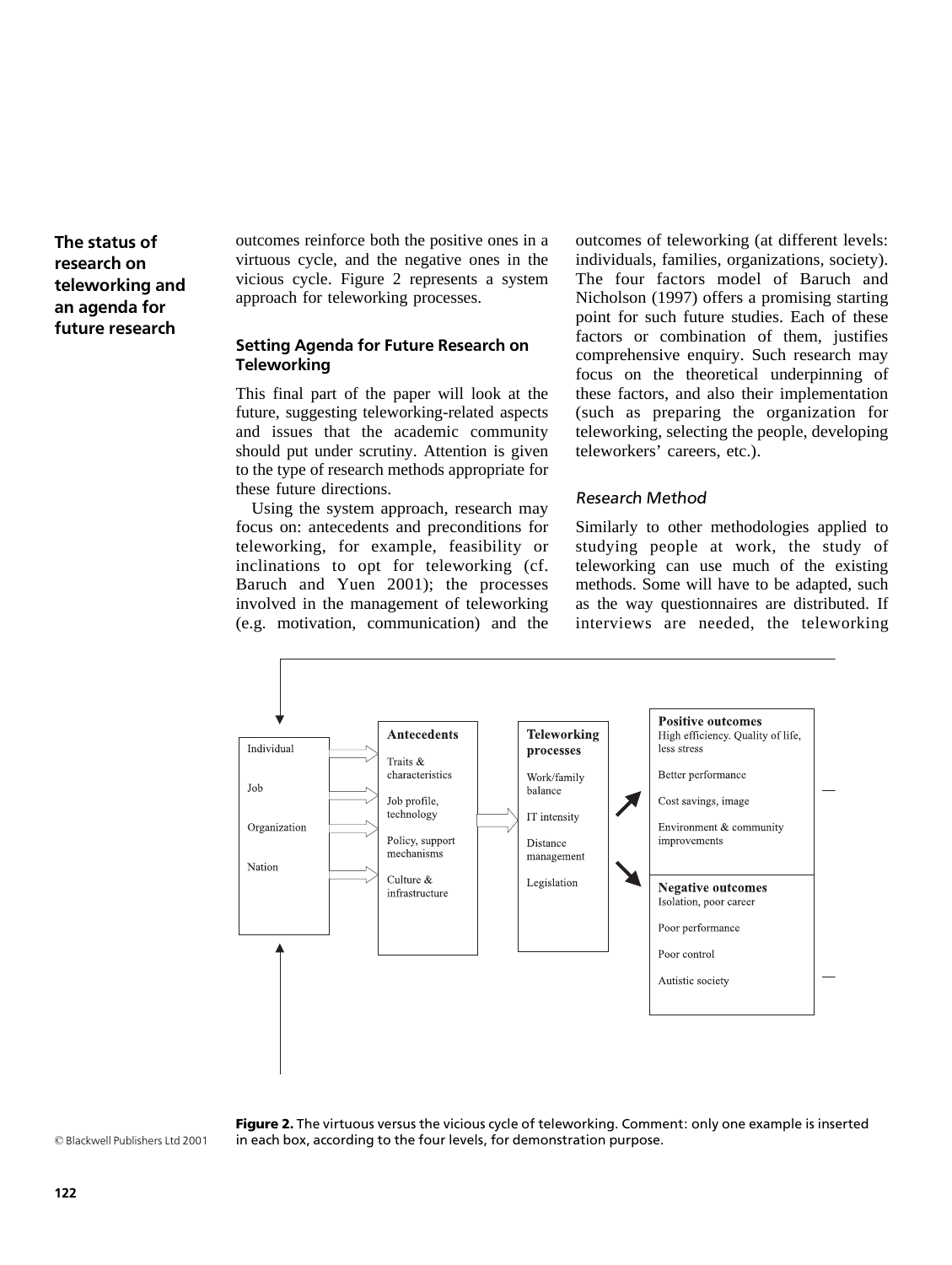environment might mean more time and budget are needed for travelling. Questionnaire surveys may alternatively be sent by mail or by e-mail, phone interviews – in particular when camera-phone is more common, may substitute face-to-face interviews. It would be more difficult to get permission for direct observation-based research (privacy matters). Other methods will be available similar to those utilized in conventional studies. These can be action research, ethnography, documents analysis, field study or event history (e.g. critical incident analysis). Pre/post-teleworking experience or longitudinal studies are expected to yield the most significant results.

#### Population

As implied from the above, the population of such future studies at the individual level may consist not only of teleworkers. Much can be gained by comparing studies of teleworkers with those of others (for example, re productivity). At the individual level, studies can look at the type or kind of people for whom teleworking may work well (career stage, desired qualities, skills, traits, competencies, characteristics, etc. can be relevant factors). Family and relationship issues can be put under scrutiny, as well as environmental aspects that may either support or negate teleworking. At the organizational level, studies can focus on organizational intervention, management practices for control, the management of trust, and in particular, organizational culture (which may range from supportive, submissive, indifferent, objecting, to rejecting cultures). With clear indications for jealousy among non-teleworkers of their teleworking colleagues, the organizational justice perspective, i.e. procedural, and distributive justice could highlight the difficulties in creating and maintaining a coherent and cohesive workforce when teleworking adds to the diversity.

A completely different stream of future research can touch on the technology component, and the type of developments that can help in adding more professions and business sectors to the era of teleworking. Analysis of emerging technologies can be a good starting point for such a flow. Issues worth studying may concern jobs, roles and professions for which teleworking is feasible now, may be feasible in the near future, the far future, and those which may never be relevant for teleworking status.



June 2001

#### Methodology

Many of the studies published to date were conducted at one point in time. In the future, and as the phenomenon is established, more will be expected in the form of longitudinal studies. In particular, existing knowledge would benefit from a 'before versus after' type of investigation, for example, to study the impact on performance, health or turnover. Further understanding of teleworking may be achieved via the use of images and metaphors (e.g. symbiotic interaction), and stereotypes of teleworking in compliance with actual findings, to compare rhetoric versus reality, as suggested by Legge (1995).

# Human Resource Management Issues: Selection and Career Management

Other studies can focus on applying different HRM practices, in particular, the selection of people for teleworking: internal selection to point out who should telework; external selection – who should be recruited for teleworking roles. Another HRM area is career management and performance appraisal: Thomas (1999) has indicated that there is a need for different performance appraisal systems to fit teleworking. Teleworking is usually initiated, managed and co-ordinated via human HRM. The HR manager can take the lead role in introducing and maintaining the practice of teleworking and, in any event, would be involved in setting the managerial infrastructure (but not the technology), and in particular in monitoring and keeping track of developments.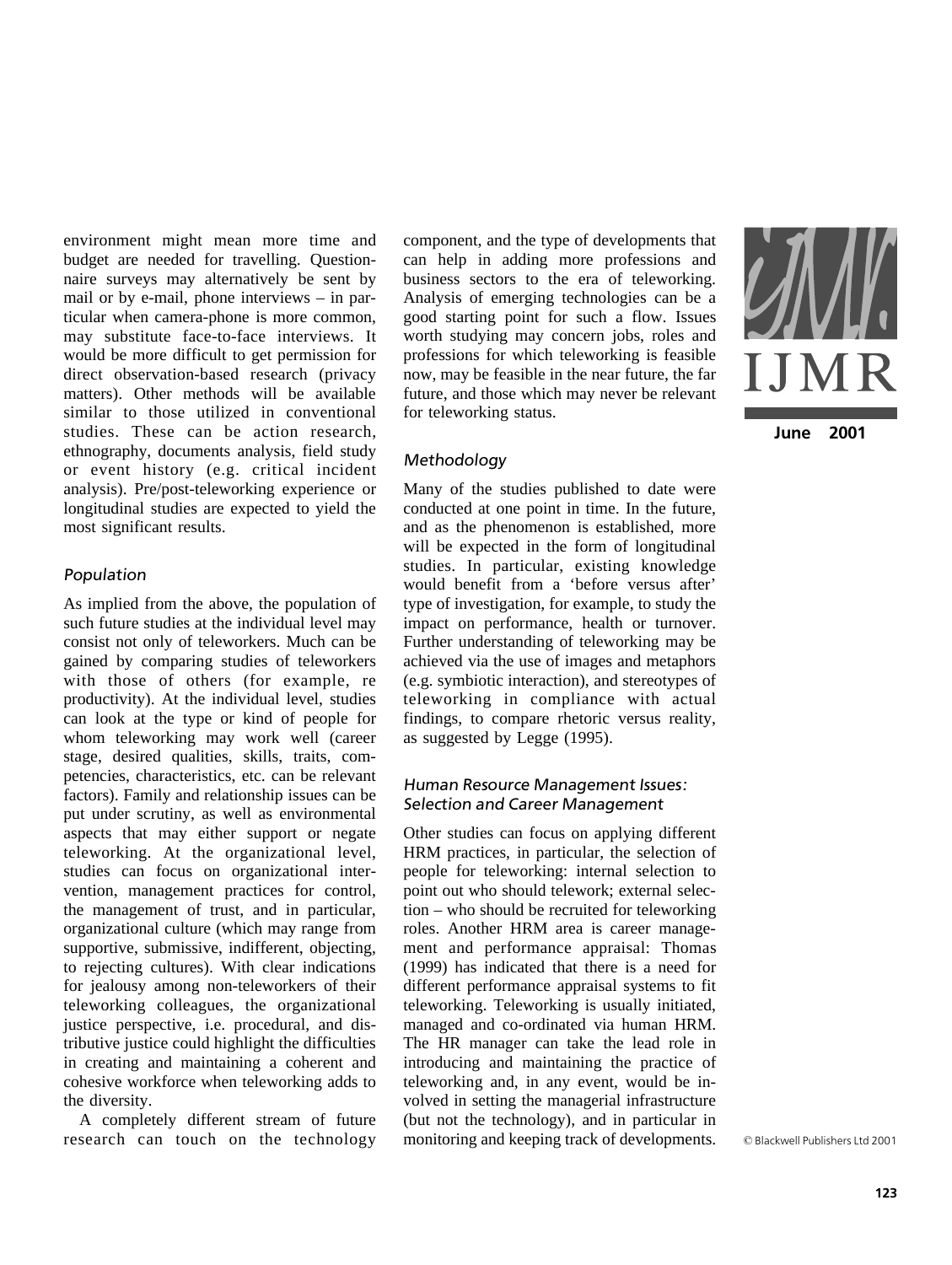Examination of the meaning and the impact of teleworking for the individual worker requires relating to a variety of aspects. Baruch (2000a) expects effects of five kinds:

- *identity* changed conceptions of one's self as an employee, family member, career aspirant
- *skills* development or atrophy of skills, including social and time management skills
- *context* changed awareness of communications, distractions, use of time and space
- *role demands* changed priorities, demands, constraints and supports in relation to elements of tasks and relationships
- *role outcomes* changed attitudes and satisfactions, felt stress, performance and material rewards/costs

Omari and Standen (2000, 114) offer a framework for selection for teleworking, which consists of the following variables: organizational environment, type of telework, the teleworker, remote environment and task characteristics. What kind of psychometric tests can be utilized to make a choice? Chapman *et al*. (1995) argue that the selection criteria for teleworkers should not be different substantially from those for on-site staff, but recognize they will need to have focus on selfmanagement skills. A different issue is whether the assessment should be based on subjective or traditional-objective evaluation or both. What is clear is that any assessment should be based on valid and reliable assessment tools. Theoretical frameworks such as the psychological inventories of 16PF (as a traditional one) or The Big Five (introduced to the literature of personality and careers by Goldberg 1990) could be useful in this respect. Their implications for practice in both psychology and HRM start to receive wide attention (Mount and Barrick 1995). In addition, the competencies approach can serve as a relevant theoretical framework. However, psychometric analysis would not be sufficient

for the selection. If combined with a set of self-selection, managerial selection and peer selection, the outcomes are expected to be better, and the choice of selection and its outcomes need empirical investigation. Selection should not be restricted to the teleworkers only, but also to their managers (Guimaraes and Dallow 1999).

# Performance

From a managerial perspective, two issues would attract high priority: First, the impact on performance and effectiveness and, secondly, how to measure the performance. This relates to the question of appropriate control mechanisms. Another interesting issue to study would be the appropriateness of performance-related pay in the virtual environment. The development of effective performance appraisal to fit teleworkers is expected to be different from conventional systems (Thomas 1999).

# Additional Theoretical Frameworks to be Included in the Study of Teleworking

The study of teleworking mostly lies within the behavioural and management sciences. Teleworking provides a wide base for studies in these areas, be they sociology or psychology related. At the society level, it may be explored as a social experimentation. At the individual level, a variety of research topics can emerge, such as the perception of work and the boundaries between work and nonwork realms: Do I think I am working when I am not? This may direct attention to the question of the nature of the psychological contract that exists between the conventional employee and the teleworker (Rousseau 1995; Sparrow 2000). At the organizational level, the concern would be more on processes and outcomes in terms of effectiveness.

HRM covers other managerial aspects, and especially the career theory: teleworking can form part of people careers. Career issues will influence the transition to teleworking and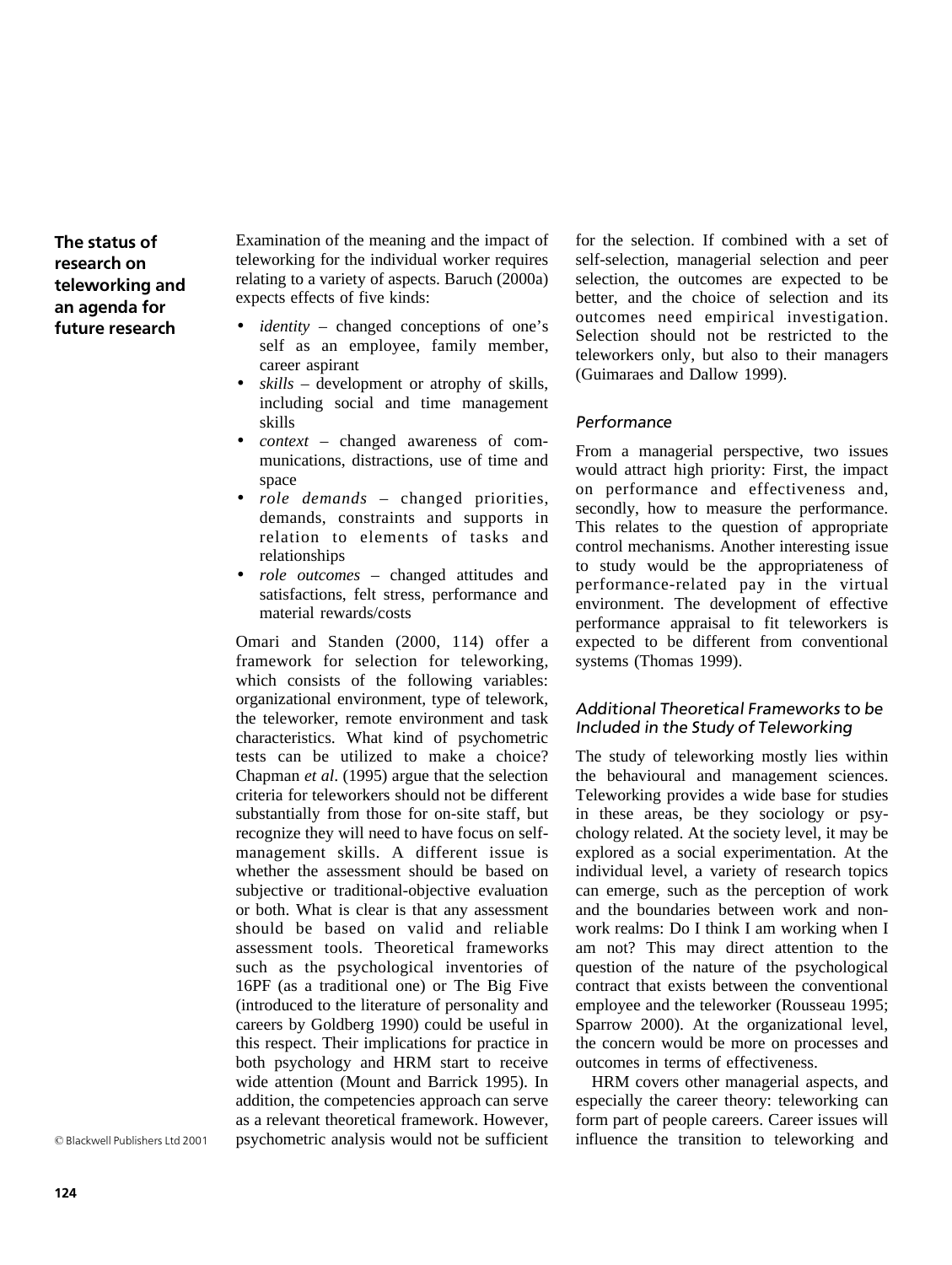will have an influence on career outcomes. Such a question would be which career stage (e.g. Plateau) would best fit teleworking?

Quite a different view, but one that may attract considerable attention is gender studies, i.e. males versus females comparative studies (e.g. role or status of women as relegated to teleworking). Most studies can either focus on this topic or add it as an additional perspective.

The study of virtual organizations is in its infancy, and teleworking resembles to a certain extent the virtual organization. Much needs to be known, for example, of team building, how might social relationships develop, emergent leadership in virtual teams, to mention just few.

The managerial view would focus on the practices and, here, issues of importance may be:

- how teleworkers manage their work time, space structure, set up links
- influence of teleworking on social capital
- networks what is the right mix for any given person and situation
- employment relations (telework is not a highly unionized sector)
- the question of balance: when too much teleworking is too much? Or what is the best ratio between office located and remote location and how this could be measured?
- teleworking impact on loyalty/alignment of individual/organization goals? Generally or compared to devotion for selfdetermined goals?
- processes: communication types/ frequency/content of communication; leadership managerial control, emergent leadership, succession planning; decisionmaking in virtual teams; motivation of teleworkers and of conventional employees who work closely with them
- 'Hallway Work' (e.g. informal coordination, culture, building etc.) – the negative impacts of losing these aspects was highlighted by Davenport and

Pearlson (1998) but needs further demonstration via in-depth study

• control mechanisms and their effectiveness for the management of teleworkers will close the list of organization-related aspects. The type of jobs involved can be the moderator for the teleworking outcomes. Another possible moderator is the level of the teleworking in the hierarchy, and particularly the participation of top management.

Apart from individual and work-related aspects, the home–family interface should be subject to much more study than conventional work arrangements, since teleworking is interwoven with home life (see Near *et al*. 1980). Among the issues to be studied are the enablers for teleworking within the family framework, as well as the family impact questions, for example, the impact of teleworking on child development and children's career choices. These can be explored, either via longitudinal studies or by testing in 20–30 years' time. The outcomes of parental involvement can serve to encourage more parents of both genders to telework or, if negative, discourage them from doing so. In this context, it would be interesting to look at the cultural assumptions about segregation between work/family issues.

#### Final note

Teleworking is a new phenomenon. Much has already been done, in particular on its positive outcomes, but it is necessary to study teleworking further in order to avoid pitfalls and reap the benefits for individuals, families, organizations and society as a whole.

# Acknowledgement

The author wishes to thank the participants in the Teleworking workshop of Career Division, Academy of Management Meeting, San Diego 1998, for their contribution to the setting of future research agenda.



June 2001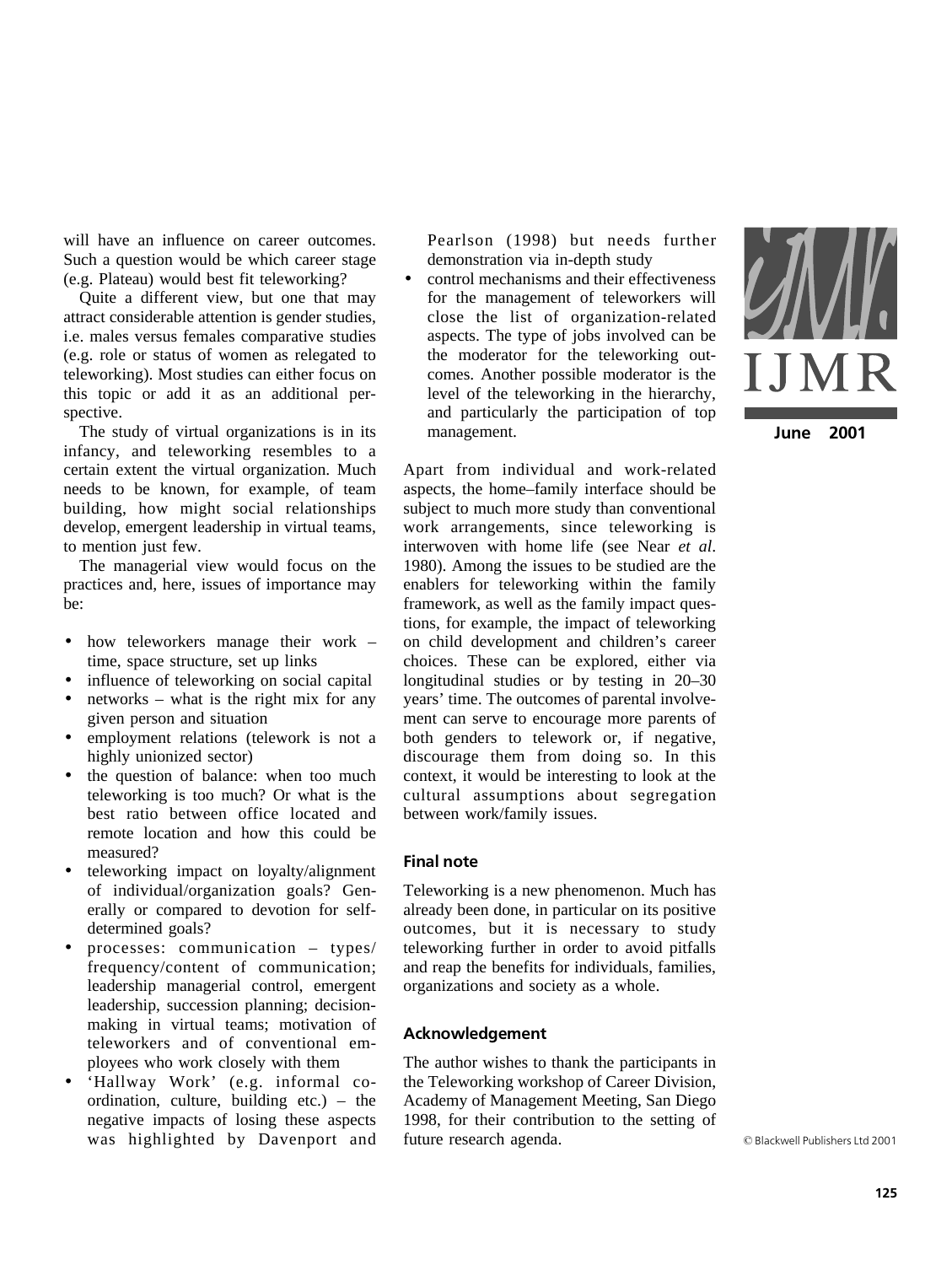# References

- Ajzen, I. and Fishbein, M. (1980). *Understanding Attitudes and Predicting Social Behavior*. Englewood Cliffs, NJ: Prentice Hall.
- Arthur, M.B., Hall, D.T. and Lawrence, B.S. (1989). Generating new directions in career theory: the case for a transdisciplinary approach. In Arthur, M.B., Hall, D.T. and Lawrence, B.S. (eds), *Handbook of Career Theory*. Cambridge: Cambridge University Press, pp. 7–25.
- Atkinson, W. (1985) Homework. *Personnel Journal*, **64**, 104–109.
- Australian Bureau of Statistics (2000). *Use of the Internet by Householders, Australia November 1999*. Report of the Australian Bureau of Statistics, Commonwealth of Australia, Canberra, March.
- Bains, S. (1999). Servicing the media: freelancing, teleworking and 'enterprising' careers. *New Technology, Work and Employment*, **14(**1), 18–31. Barnes, K. (1994). Tips for managing telecommuters.
	- *HR Focus*, **71**, 9–10.
- Baruch, Y. (2000). Teleworking: benefits and pitfalls as perceived by professionals and managers. *New Technology, Work and Employment*, **15**(1), 34–49.
- Baruch, Y. (2001). The autistic society. *Information & Management*, **38**(3), 129–136.
- Baruch, Y. and Nicholson, N. (1997). Home, sweet work: requirements for effective home-working. *Journal of General Management*, **23**(2), 15–30.
- Baruch, Y. and Yuen, Y.K.J. (2001). Inclination to opt for teleworking: a comparative analysis of Hong Kong vs. UK employees. *International Journal of Manpower*, **21**(7), 521–539.
- Bibby, A. (1996). *Trade Unions and Telework*. http:// www.eclipse.co.uk/pens/bibby/textpt1.html
- Brewster, C., Hegewisch, A. and Mayne, L. (1994). Flexible working practices: the controversy and the evidence. In Brewster, C. and Hegewisch, A. (eds), *Policy and Practice in European HRM*. London: Routledge, pp. 168–193.
- Cairncross, F. (1997). *The Death of Distance: How the Communications Revolution will Change our Lives*. London: Orion Business Books.
- Caudron, S. (1992). Working at home pays off. *Personnel Journal*, November, 40–49.
- Chapman, A.J., Sheehy, N.P., Heywood, S., Dooley, B. and Collins, S.C. (1995). The organizational implications of teleworking. In Cooper, C.L. and Robertson, I.T. (eds), *International Review of Industrial and Organizational Psychology*, Ch. 7. Wiley: Chichester, pp. 229–248.
- Chesbrough, H.W. and Teece, D.J. (1996). When virtual virtuous? Organizing for innovation. *Harvard Business Review*, **74**(1), 65–73.
- Cooper, C.L., Cooper, R.D. and Eaker, L.H. (1988). *Living with Stress*. Harmondsworth: Penguin.
- Cooper, C., Kurland, N.B. and Bailey, D.E. (2000). Telecommuting: manager control and employee development in one public and two private organizations. In Johnson, N. (ed.), *Telecommuting and the Virtual Offices: Issues and Opportunities*. Hershey, PA: The Idea Group.
- Craipeau, S. and Marot, J. (1984). *Telework: Impact on Living and Working Conditions*. Dublin: European Foundation for the Improvement of Living and Working Conditions.
- Cross, T. and Raizman, M. (1986). *Telecommuting: the Future Technology of Work*. Homewoood: Dow Jones-Irwin.
- Culnan, M.J. and Markus, M.L. (1987). Information technologies. In Jablin, F.M., Putman, L.L., Roberts, K.H. and Porter, L.W. (eds), *Handbook of Organizational Communication*. Newbury Park: Sage, pp. 420–443.
- Davenport, T.H. and Pearlson, K. (1998). Two cheers for the virtual office. *Sloan Management Review*, **39**(4), 51–65.
- Davidow, W.H. and Malone, M.S. (1992). *The Virtual Organization*. New York: HarperCollins.
- Di Martino, V. and Wirth, L. (1990). Telework: a new way of working and living. *International Labour Review*, **129**(5), 520–554.
- Dombrow, J.C. (1998). Electronic communications and the law: help or hindrance to telecommuting? *Federal Communications Law Journal*, **50**(3), 685–709.
- DOT (1993). *Transportation Implications of Telecommuting*. Washington, DC: US Department of Transportation.
- Drucker, P.F. (1999). *Management Challenges for the 21st Century*. Oxford: Butterworth-Heinemann.
- Fairweather, N.B. (1999). Surveillance in employment: the case of teleworking. *Journal of Business Ethics*, **22**(1), 39–49.
- Farrah, B.J. and Dagen, C.D. (1993). Telecommuting policies that work. *HR Magazine*, **38**, 64–71.
- Felstead, A. (1996). Homeworking in Britain: the national picture in the mid-1990s. *Industrial Relations Journal*, **27**(3), 225–238.
- Felstead, A. and Jewson, N. (2000). *In Work, at Home*. London: Routledge.
- Fishbein, M. and Ajzen, I. (1975). *Belief, Attitude, Intention, and Behavior: An Introduction to Theory and Research*. Reading, MA: Addison-Wesley.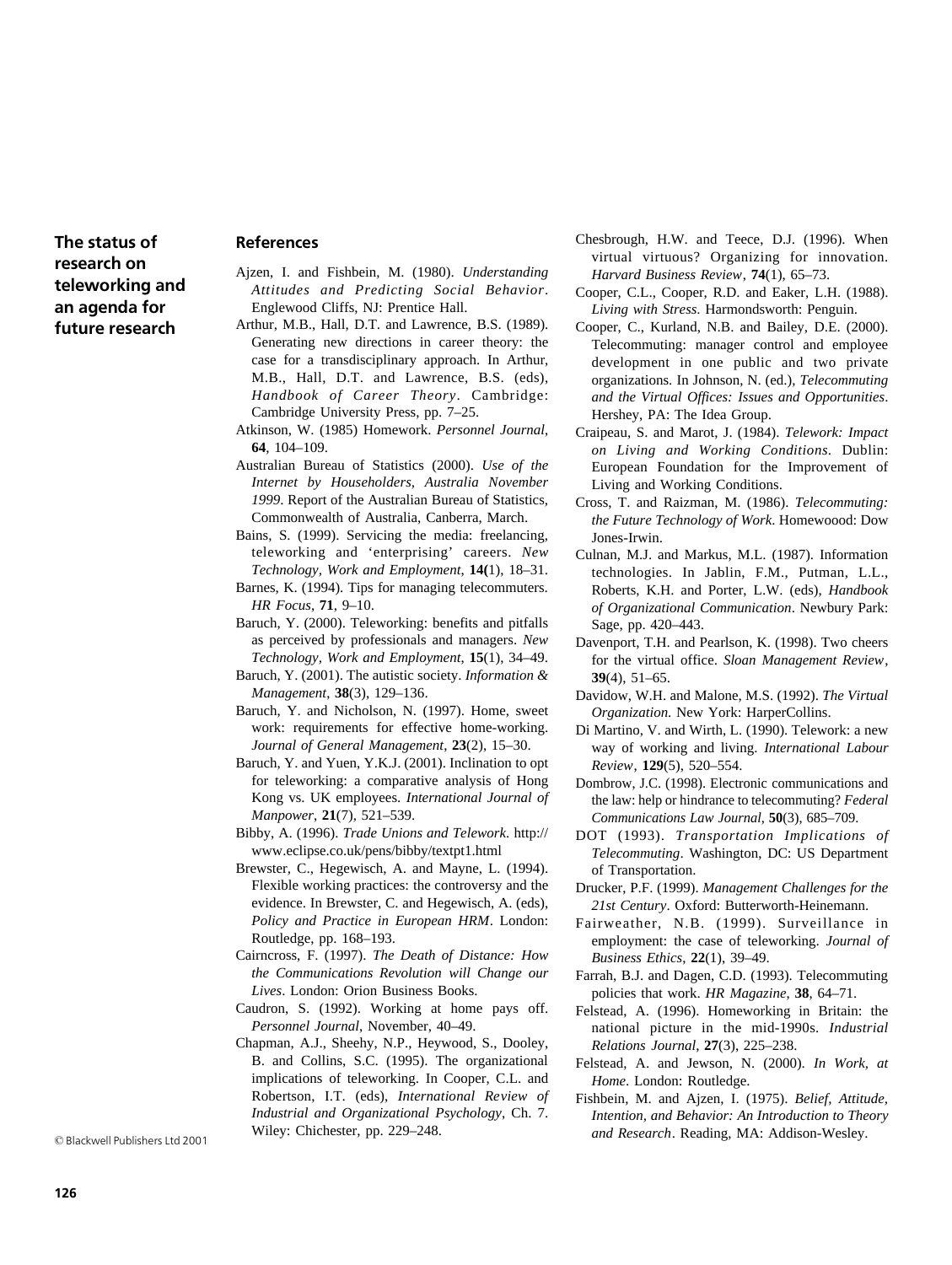- Gainey, T.W., Donald, E.K. and Hill, J.A. (1999). Telecommuting's impact on corporate culture and individual workers: examining the effects of employee isolation. *SAM Advanced Management Journal*, **64**(4), 4–10.
- Goldberg, L.R. (1990). An alternative description of personality: the Big Five factor structure. *Journal of Personality and Social Psychology*, **59**, 1216– 1229.
- Goodrich, J.N. (1990). Telecommuting in America. *Business Horizons*, **33(**4), 31–37.
- Gottlieb, B.H., Kelloway, E.K. and Barham, E. (1998). *Flexible Work Arrangements*. Chichester: Wiley.
- Grant, K.A. (1985). How practical is teleworking? *Canadian Datasystems*, **17**(8), 25.
- Gratton, L., Hope Hailey, V., Stiles, P. and Truss, C. (1999). *Strategic Human Resource Management*. New York: Oxford University Press.
- Gray, M., Hodson, N. and Gordon, G. (1993). *Teleworking Explained*. Chichester: Wiley.
- Guimaraes, T. and Dallow, P.K. (1999). Empirically testing the benefits, problems, and success factors for teleworking programmes. *European Journal of Information Systems*, **8**(1), 40–54.
- Gupta, Y.P., Karimi, J.K. and Somers, T.M. (2000). A study on the usage of computer and communication technologies for telecommuting. *IEEE Transactions on Professional Communication*, **47**(1), 26–39.
- Handy, C. (1984). *The Future of Work*. Oxford: Basil Blackwell.
- Handy, C. (1995). Trust and the virtual organization. *Harvard Business Review*, **73**(3), 40–50.
- Handy, S.L. and Mokhtarian, P.L. (1995). Planning for telecommuting. *Journal of the American Planning Association*, **61**, Winter, 99–111.
- Handy, S.L. and Mokhtarian, P.L. (1996). The future of telecommuting. *Futures*, **28**(3), 227–240.
- Harrington, S.J. (1999). Telecommuting: a test of trust, competing values, and relative advantages. *IEEE Transactions on Professional Communication*, **42**(4), 223–239.
- Hill, E.J., Miller, B.C., Weiner S.P. and Colihan, J. (1998). Influence of the virtual office on aspects of work and work/life balance. *Personnel Psychology* **51**(3), 667–683.
- Hochschild, A. (1997). *Time Bind*. New York: Metropolitan Books (Holt).
- Holbeche, L. (1999). *Aligning Human Resource and Business Strategy*. Oxford: Butterworth-Heinemann.
- Horner, D. and Day, P. (1995). Labour and the information society: trades union policies for teleworking. *Journal of Information Science*, **21**(5), 333–341.
- Huws, U. (1993). *Teleworking in Britain*. Employment Department Research Series 18. London: HMSO.
- Huws, U. (1996). *Teleworking An Overview of the Research*, *A Report to the Department of Transport. Department of Trade and Industry, and Department for Education and Employment*. London: HMSO.
- Huws, U., Korte, W.B. and Robinson, S. (1990). *Telework: Towards the Elusive Office*. Chichester: Wiley.
- IRS (1996). Teleworking in Europe: Part One. *European Industrial Relations Review*, **268**, 17–20.
- Jackson, P.J. and van der Wielen, J.M. (1998). *Teleworking: International Perspectives*. London: Routledge.
- Jones, J.C. (1957, 1958). Automation and design, parts 15. *Design*, 103, 104, 106, 108 and 110.
- Kelly, M.M. (1985). The next workplace revolution: telecommuting. *Supervisory Management*, **30**(10), 2–7.
- Korte, W.B. and Wynne, R. (1996). *Telework*. Amsterdam: IOS Press.
- Kugelmass, J. (1995). *Telecommuting: A Manager's Guide to Flexible Work Arrangements*. New York: Lexington Books.
- Kurland, N.B. and Bailey, D.E. (1999). Telework: the advantages and challenges of working here, there, anywhere and anytime. *Organizational Dynamics*, **28**(2), 53–68.
- Kurland, N.B. and Egan, T.D. (1999). Telecommuting: justice and control in the virtual organization. *Organization Science*, **10**(4), 500– 513.
- Lamond, D.A., Daniels, K. and Standen, P. (1997). Virtual working or working virtually? An overview of contextual and behavioural issues in teleworking. In *Proceedings of the Fourth International Meeting of the Decision Science Institute*, Part II. DSI, pp. 477–481.
- Lee, A.S. (1994). Electronic mail as a medium for rich communication: an empirical investigation using hermeneutic interpretation. *MIS Quarterly*, **18**, 143–156.
- Legge, K. (1995). *Human Resource Management Rhetorics and Realities*. Basingstoke: Macmillan.
- Leonard, B. (2000). Telework has many advantages. *HR Magazine*, **45**(1), 23–24.



June 2001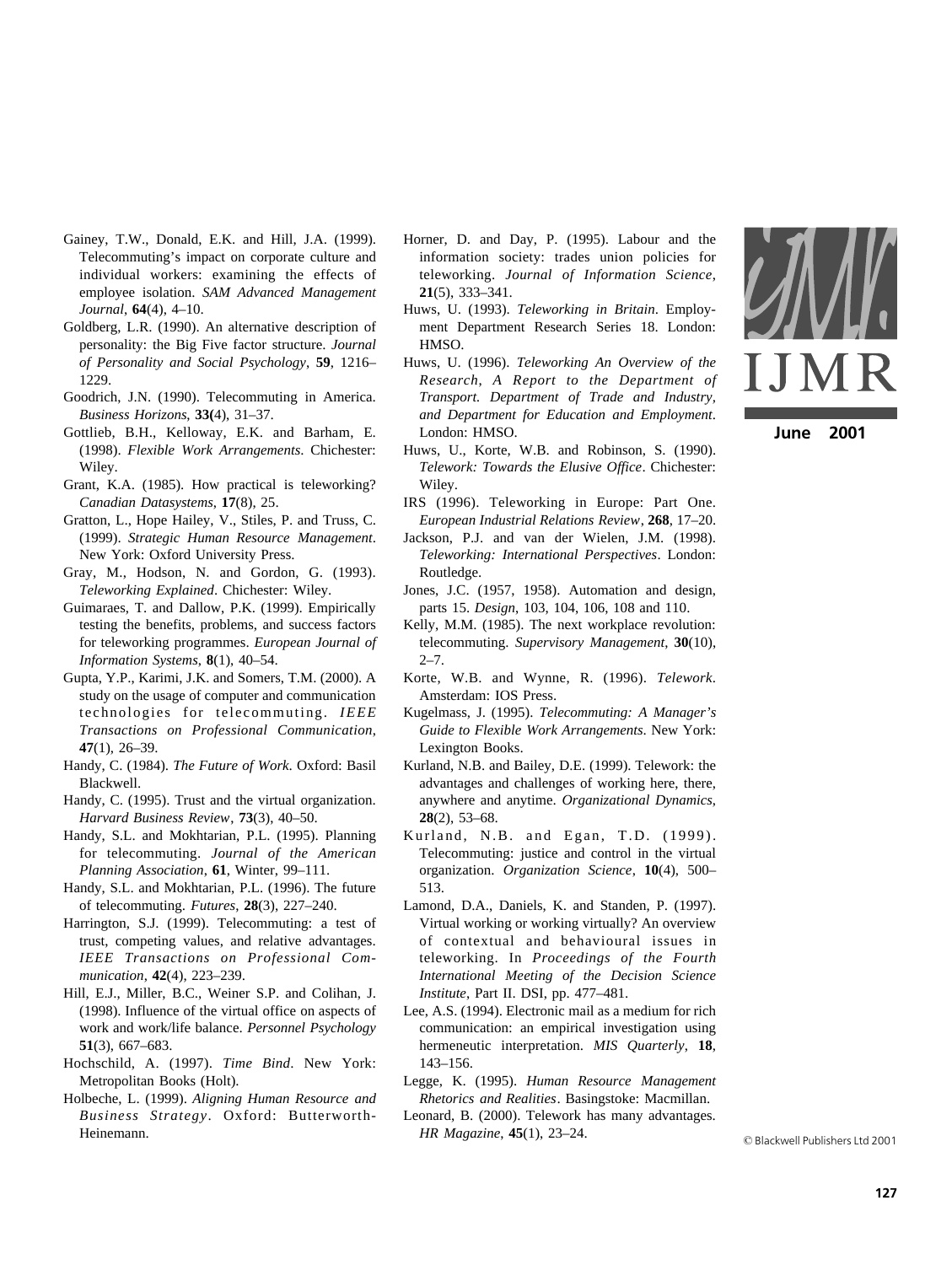Lewis, S. and Cooper, C.L. (1995). Balancing the work/ home interface: a European perspective. *Human Resource Management Review*, **5**, 289–305.

Mahfood, P.E. (1992). *Home Work*. Illinois: Probus.

- Marcus, J. (1995). *The Environmental and Social Impacts of Telecommuting and Teleactivities*. http://www.oldgrowth.org/telecommute/index.html
- McCune, J.C. (1998). Telecommuting revisited. *Management Review*, **87**(2), 10–16.
- Metzger, R.O. and Von Glinow, M.A. (1988). Off-site workers: at home and abroad. *California Management Review*, **30**(3), 101–111.
- MITEL (1998). *The MITEL Report*: www.mitel.com
- Mitchell, W.J. (1995). *City of Bits*. Cambridge, MA: MIT Press.
- Moon, C. and Stanworth, S. (1997). Flexible working in Europe. The case of teleworking in the UK. In Avallone, F., Arnold, J. and De Witte, K. (eds), *Quaderni di Psicologia del Lavoro*, vol. 5, *Feelings Work in Europe*, pp. 337–344.
- Mount, M.K. and Barrick, M.R. (1995). The big five personality dimensions: implications for research and practice in human resource management, In Ferris, G.R. (ed.), *Research in Personnel and Human Resource Management*, Vol. 13. Greenwich, CT: JAI, pp. 153–200.
- Mueller, W.S. (1992), Flexible working and new technology. In Hartley, J.F. and Stephenson, G.M. (eds), *Employment Relations*. Oxford: Blackwell, pp. 314–331.
- Near, J.P., Rice R.W. and Hunt, R.G. (1980). The relationship between work and non work domains: a review of empirical research. *Academy of Management Review*, **5(**3), 415–429.
- Negroponte, N. (1995). *Being Digital*. London: Fontana.
- Nilles, J.M., Carlson, F.R., Gray, P. and Hanneman, G.J. (1976). *The Telecommunications-Transportation Trade-Off*. Chichester: Wiley.
- Nohria, N. and Eccles, R.G. (1992). Face-to-Face: making network organizations work. In Nohria, N. and Eccles, R.G. (eds), *Networks and Organizations*. Boston, MA: Harvard Business School Press, pp. 288–308.
- Olson, M.H. (1981). *Remote Office Work: Implications for Individuals and Organizations*. Working Paper 25. New York: Centre for Research on Information Systems, Computer Application and Information Systems Area, New York University.
- Olson, M.H. (1988). Organizational barriers to teleworking. In Korte, W.B., Robinson, S. and

Steinle, W.J. (eds), *Telework: Present Situation and Future Development of a New Form of Work Organization*. Amsterdam: North-Holland.

- Olson, M.H. and Primps, S.B. (1984). Working at home with computers: work and nonwork issues. *Journal of Social Issues*, **40**(3), 97–112.
- Omari, M. and Standen, P. (2000). Selection for telework. In Daniels, K., Lamond, D.A. and Standen, P. (eds), *Managing Telework*, Ch. 12. London: Business Press, pp. 113–124.
- PATRA (19921994). *Psychological and Social Aspects of Teleworking in Rural Areas*, CEC/ DGXIII Contract Number 02004, Opportunities for Rural Areas (ORA Programme).
- Peiperl, M.A. and Baruch, Y. (1997). Back to square zero: the post-corporate career. *Organization Dynamics*, **25**(4), 7–22.
- Piskurich, G.M. (1996). Making telecommuting work. *Training & Development*. February, 20–27.
- Piskurich, G.M. (1998). *Organizational Guide to Telecommuting: Setting Up and Running a Successful Telecommuter Program*. Alexandria, VA: American Society for T&D.
- Pliskin, N. (1998). Explaining the paradox of telecommuting. *Business Horizons*, **41**(2), 73–78.
- Qvortrup, L. (1998). From teleworking to networking: definitions and trends. In Jackson, P.J. and van der Wielen, J.M. (eds), *Teleworking: International Perspectives*. London: Routledge, pp. 21–39.
- Ramsover, R.M. (1985). *Telecommuting: The Organizational and Behavioral Effects of Working at Home*. Michigan: UMI Research Press.
- Reinsch, N.L. (1999). Selected communication variables and telecommuting participation decisions: data from telecommuting workers. *Journal of Business Communication*, **36**(3), 247–260.
- Rousseau, D.M. (1995). *Psychological Contracts in Organizations*. Thousand Oaks: Sage.
- Scott, C.R. and Timmerman, C.E. (1999). Communication technology use and multiple workplace identifications among organizational teleworkers with varied degrees of virtuality. *IEEE Transactions on Professional Communication*, **42**(4), 240–260.
- Shamir, B. and Salomon, I. (1985). Work-at-home and the quality of working life. *Academy of Management Review*, **10**(3), 455–464.
- Skyrme, D.J. (1994). Flexible working: building a lean responsive organization. *Long Range Planning*, **27**(5), 98–110.
- Smith, I.T. and Baruch, Y. (2001). Telecommuting and the legal aspect. In Johnson, N. (ed.),